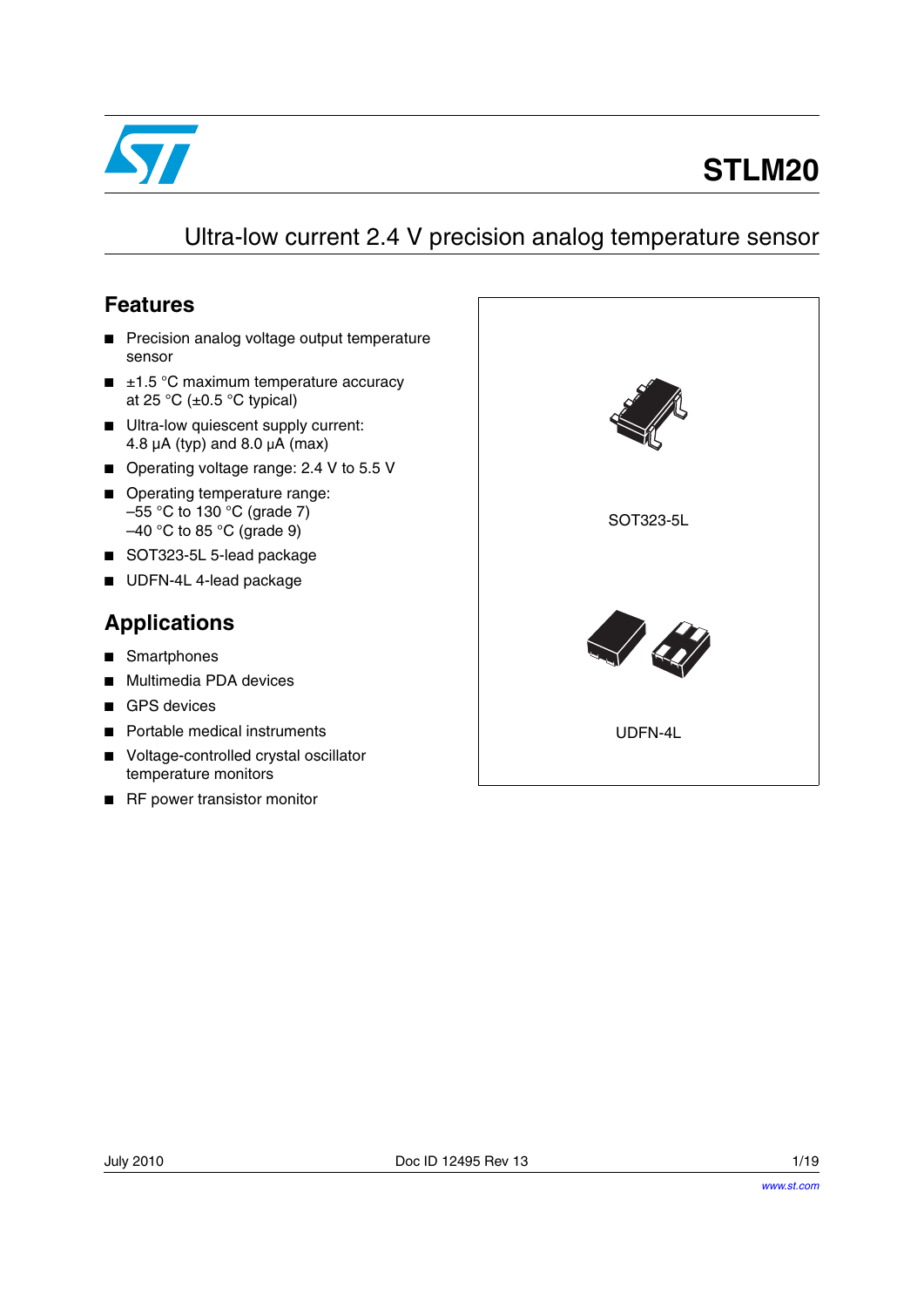## **Contents**

| $\mathbf{1}$            |  |
|-------------------------|--|
| $\overline{2}$          |  |
| 3                       |  |
| $\overline{\mathbf{4}}$ |  |
| 5                       |  |
| 6                       |  |
| $\overline{7}$          |  |
| 8                       |  |
| 9                       |  |

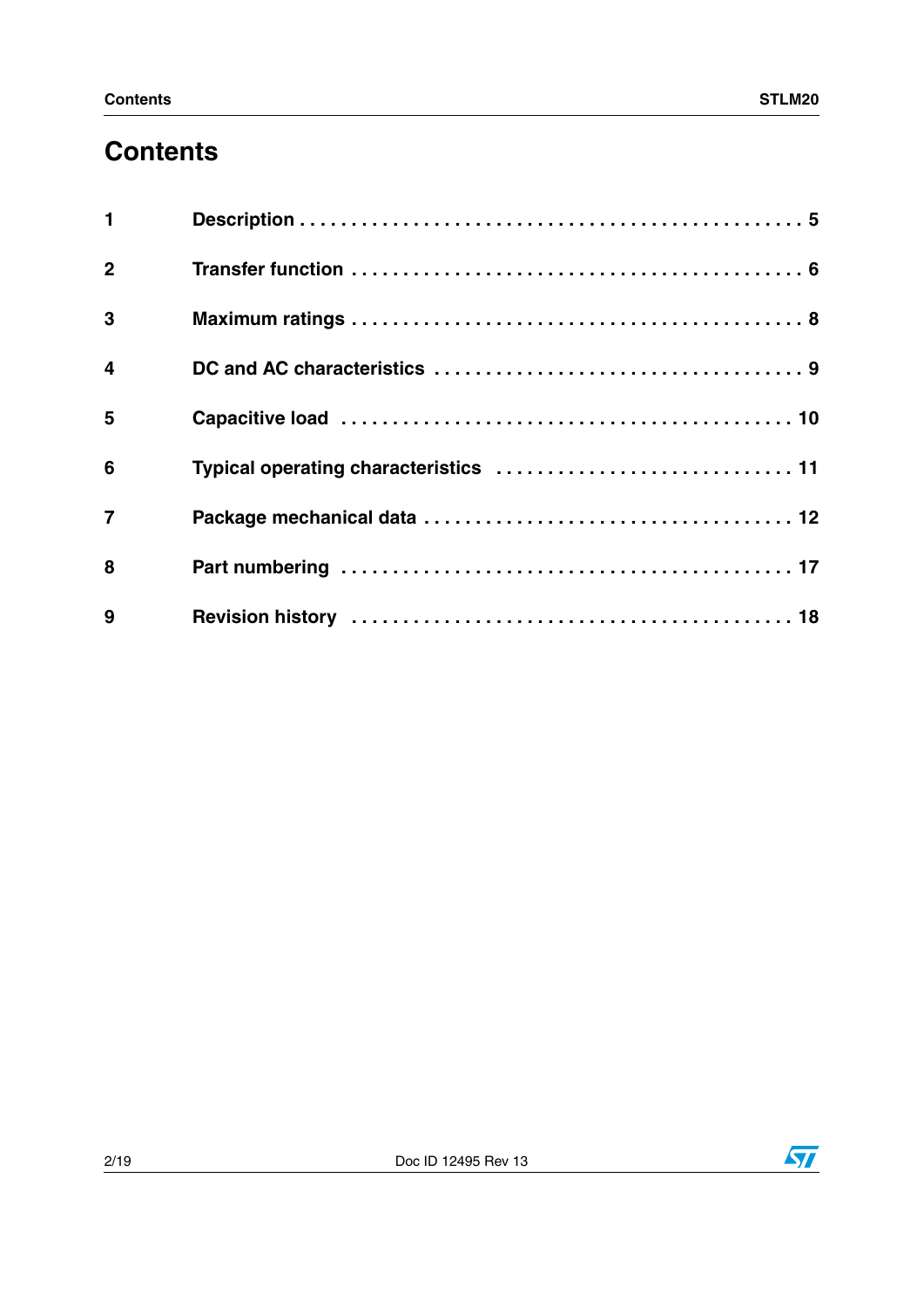## **List of tables**

| Table 1.  |                                                                                                     |  |
|-----------|-----------------------------------------------------------------------------------------------------|--|
| Table 2.  |                                                                                                     |  |
| Table 3.  |                                                                                                     |  |
| Table 4.  | Second order parabolic equation for operation over the full voltage range                           |  |
|           |                                                                                                     |  |
| Table 5.  |                                                                                                     |  |
| Table 6.  |                                                                                                     |  |
| Table 7.  |                                                                                                     |  |
| Table 8.  | SOT323-5L - 5-lead small outline transistor package mechanical data 13                              |  |
| Table 9.  | UDFN-4L $-$ 4-lead (1.00 mm x 1.30 mm) package mechanical data $\ldots \ldots \ldots \ldots \ldots$ |  |
| Table 10. | Carrier tape dimensions for SOT323-5L and UDFN-4L packages 15                                       |  |
| Table 11. | Reel dimensions for 8 mm carrier tape - SOT323-5L and UDFN-4L packages 16                           |  |
| Table 12. |                                                                                                     |  |
| Table 13. |                                                                                                     |  |
| Table 14. |                                                                                                     |  |
|           |                                                                                                     |  |

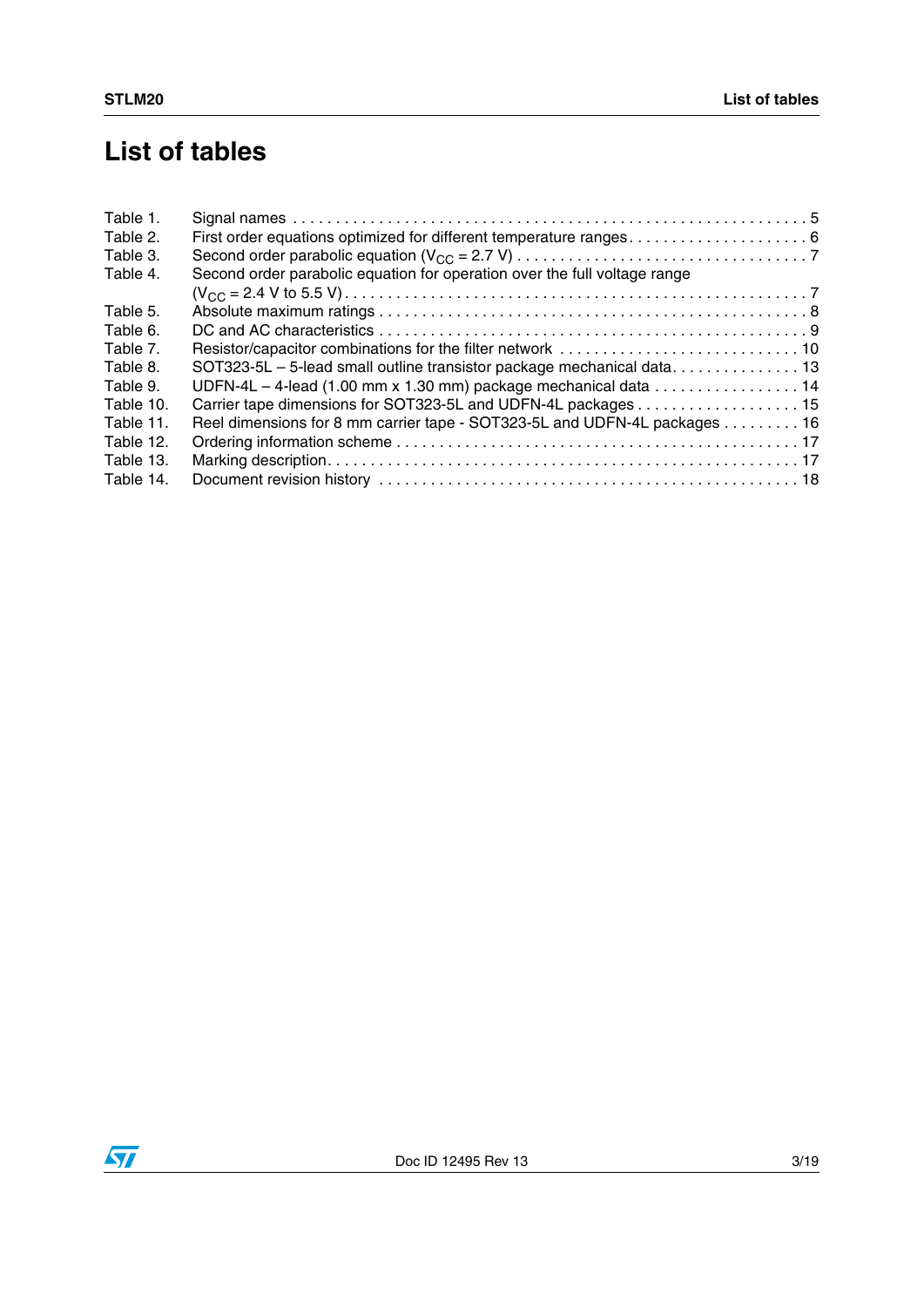# **List of figures**

| Figure 2. |                                                                                                                |
|-----------|----------------------------------------------------------------------------------------------------------------|
| Figure 3. |                                                                                                                |
| Figure 4. |                                                                                                                |
| Figure 5. |                                                                                                                |
| Figure 6. | UDFN-4L - 4-lead (1.00 mm x 1.30 mm) package outline $\ldots \ldots \ldots \ldots \ldots \ldots \ldots \ldots$ |
| Figure 7. |                                                                                                                |
| Figure 8. |                                                                                                                |



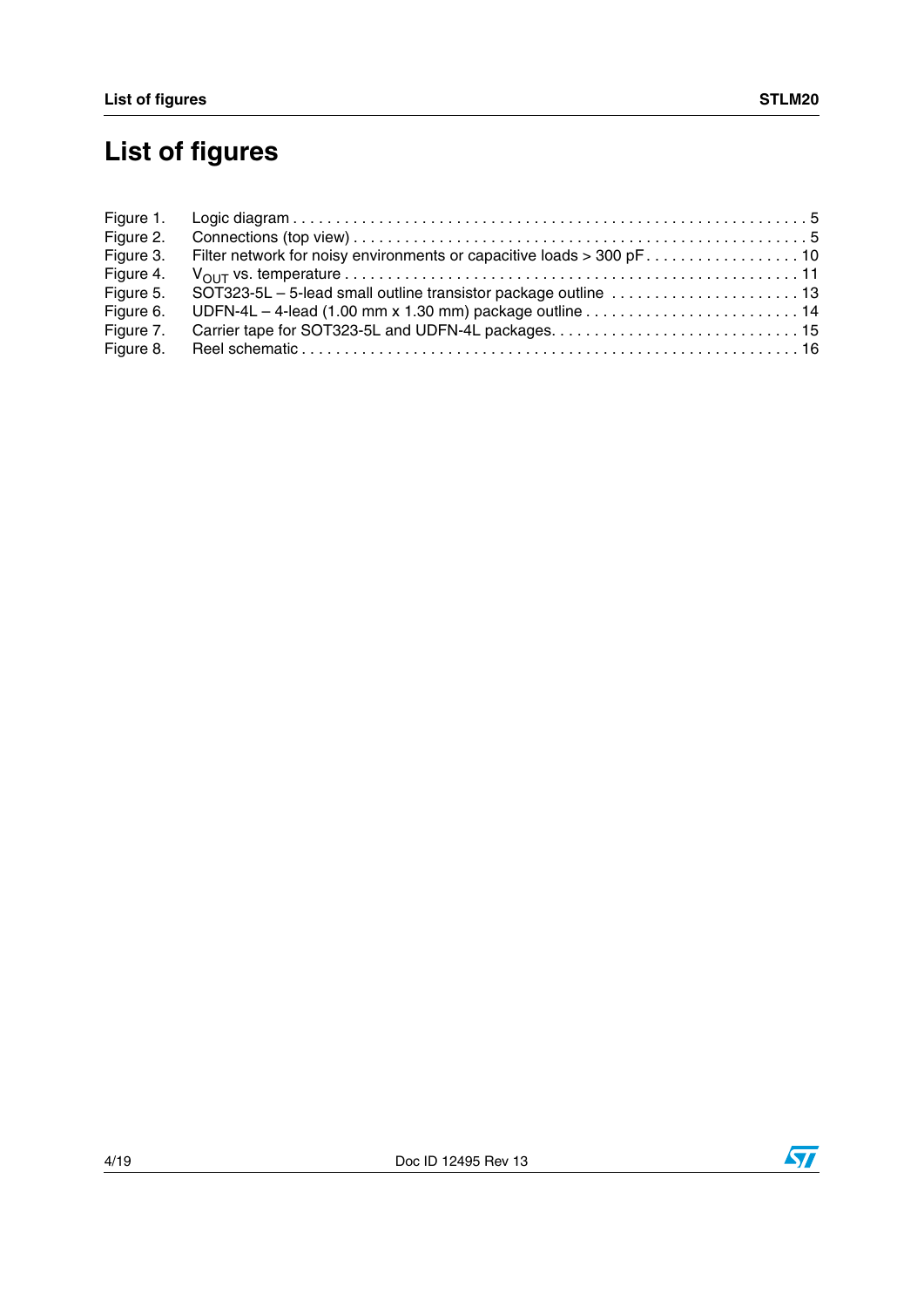### <span id="page-4-0"></span>**1 Description**

The STLM20 is a precision analog output temperature sensor for low current applications where maximizing battery life is important. It operates over a -55 °C to 130 °C (grade 7) or  $-40$  °C to 85 °C (grade 9) temperature range. The power supply operating range is 2.4 V to 5.5 V. The maximum temperature accuracy of the STLM20 is  $\pm$  1.5 °C ( $\pm$ 0.5 °C typ) at an ambient temperature of 25 °C and  $V_{CC}$  of 2.7 V. The temperature error increases linearly and reaches a maximum of  $\pm$ 2.5 °C at the temperature range extremes. The temperature range is affected by the power supply voltage. For the temperature grade 7 device, a power supply voltage of 2.7 V to 5.5 V, the temperature range extremes are +130  $\degree$ C and -55  $\degree$ C (decreasing the power supply voltage from 2.7 V to 2.4 V changes the low end of the operating temperature range from –55 °C to –30 °C, while the positive remains at +130 °C).

The STLM20 has a maximum quiescent supply current of 8  $\mu$ A. Therefore, self-heating is negligible.

<span id="page-4-2"></span>



1. Pin 2 GND may be grounded or left floating (SOT323-5L only). For optimum thermal conductivity to the PC board ground plane, it should be grounded.

#### <span id="page-4-1"></span>Table 1. **Signal names**

| $V_{\rm CC}$     | Supply voltage |
|------------------|----------------|
| <b>GND</b>       | Ground         |
| ν <sub>ουτ</sub> | Output voltage |
| <b>NC</b>        | No connect     |

#### <span id="page-4-3"></span>**Figure 2. Connections (top view)**



- 1. Pin 1 NC should be left floating or grounded.
- 2. Pin 2 GND may be grounded or left floating. For optimum thermal conductivity to the PC board ground plane, it should be grounded.

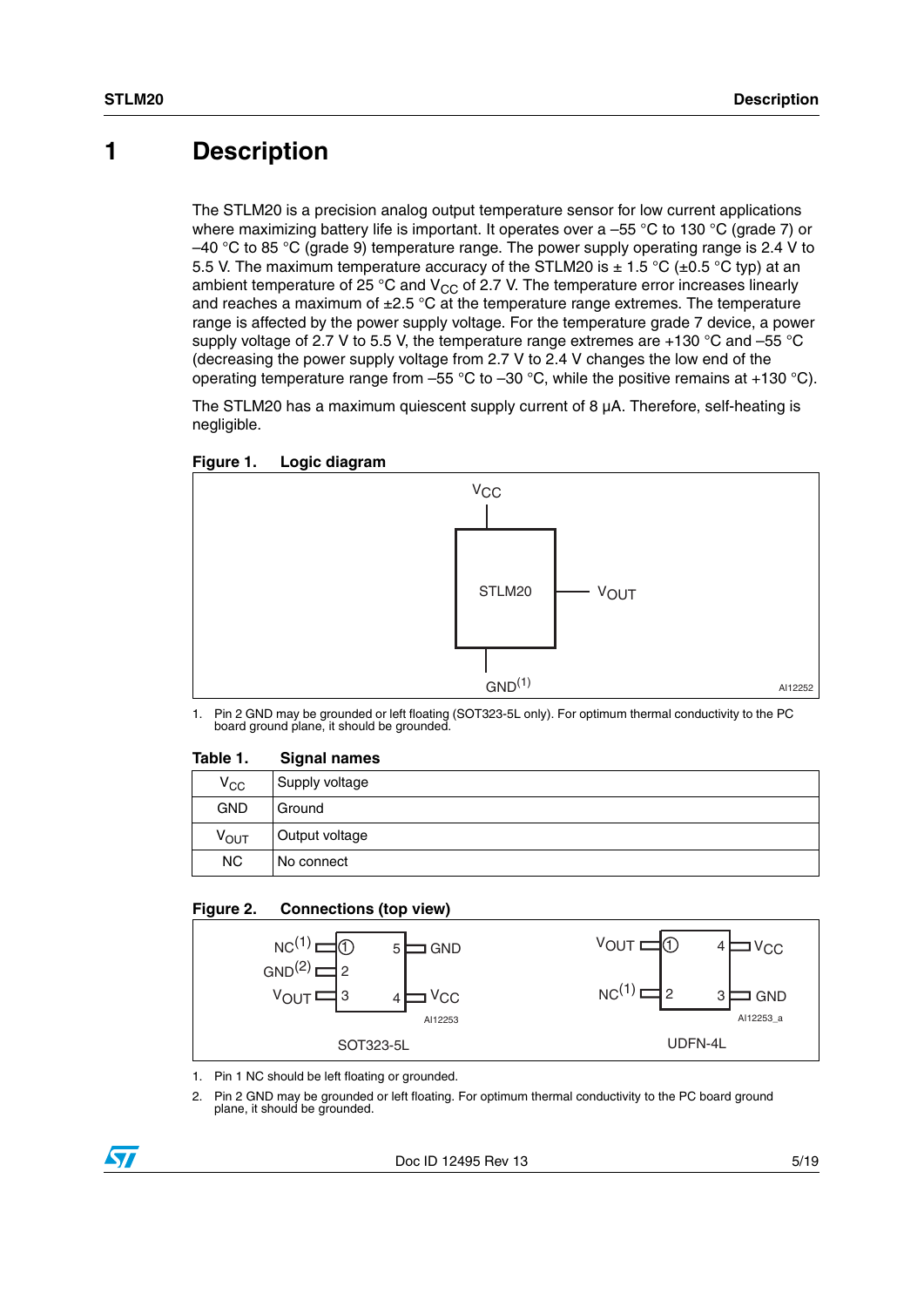### <span id="page-5-0"></span>**2 Transfer function**

The STLM20's transfer function can be described in different ways, with varying levels of precision. A simple linear transfer function, with good accuracy near 25 °C is expressed as:

#### **Equation 1 (first order linear equation)**

 $V_{\text{O}} = (-11.69 \text{mV}) / \text{°C} \times T + 1.8663 \text{V}$ 

Over the specified operating temperature range, the best accuracy can be obtained by using the parabolic transfer function:

#### **Equation 2 (second order parabolic equation)**

$$
V_{O} = (-3.88 \times 10^{-6} \times T^{2}) + (-1.15 \times 10^{-2} \times T) + 1.8639
$$

and solving for T:

$$
T = -1481.96 + \sqrt{2.1962 \times 10^6 + \frac{(1.8639 - V_O)}{3.88 \times 10^{-6}}}
$$

The best fit linear transfer function for many popular temperature ranges was calculated in *[Table 2](#page-5-1)*, where the error introduced by the linear transfer function increases with wider temperature ranges.

| Temperature range |                                   | <b>Linear equation</b>                            | <b>Maximum deviation of linear</b>                |  |  |
|-------------------|-----------------------------------|---------------------------------------------------|---------------------------------------------------|--|--|
| $T_{min}$ (°C)    | $\mathsf{T}_{\mathsf{max}}$ (°C). | $V_{\Omega} =$                                    | equation from parabolic equation<br>$(^{\circ}C)$ |  |  |
| $-55$             | 130                               | $-11.79$ mV/ $^{\circ}$ C * T + 1.8528 V          | ±1.41                                             |  |  |
| $-40$             | 110                               | $-11.77$ mV/ $\degree$ C * T + 1.8577 V           | $\pm 0.93$                                        |  |  |
| $-30$             | 100                               | $-11.77$ mV/ $\degree$ C * T + 1.8605 V           | ±0.70                                             |  |  |
| $-40$             | 85                                | $-11.67$ mV/ $^{\circ}$ C $^{\star}$ T + 1.8583 V | ±0.65                                             |  |  |
| $-10$             | 65                                | $-11.71$ mV/ $\degree$ C * T + 1.8641 V           | $\pm 0.23$                                        |  |  |
| 35                | 45                                | $-11.81$ mV/ $^{\circ}$ C * T + 1.8701 V          | $\pm 0.004$                                       |  |  |
| 20                | 30                                | $-11.69$ mV/ $\degree$ C * T + 1.8663 V           | $\pm 0.004$                                       |  |  |

<span id="page-5-1"></span>Table 2. First order equations optimized for different temperature ranges

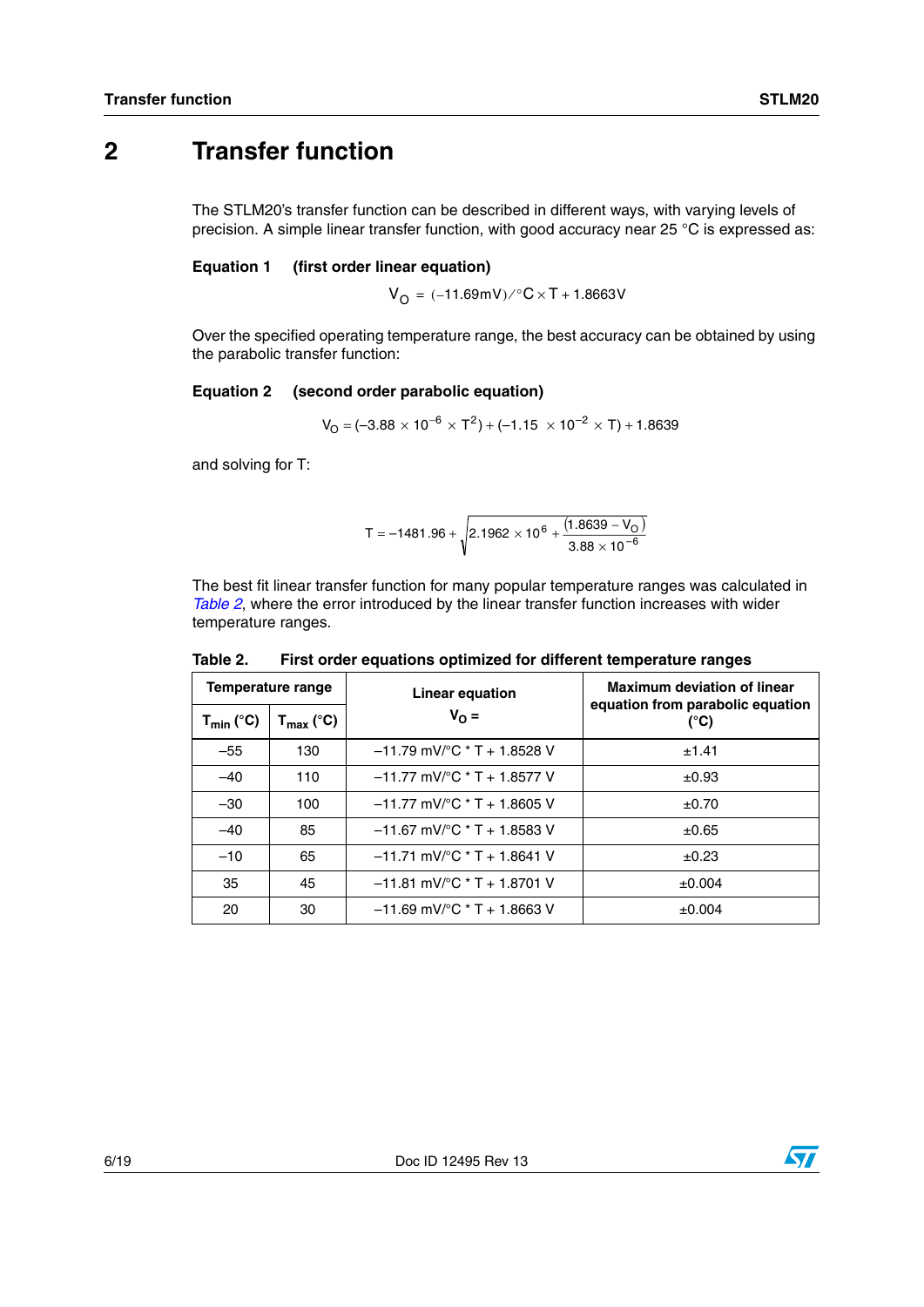| <b>Conditions</b> | Min                                                     | <b>Typ</b> | Max   | Unit I |
|-------------------|---------------------------------------------------------|------------|-------|--------|
| $T_A = -55 °C$    | 2.457                                                   | 2.485      | 2.512 |        |
| $T_A = -40 °C$    | 2.292                                                   | 2.318      | 2.343 |        |
| $T_A = -30 °C$    | 2.181                                                   | 2.205      | 2.230 |        |
| $T_A = -20 °C$    | 2.069                                                   | 2.092      | 2.116 |        |
| $T_A = 0 °C$      | 1.842                                                   | 1.864      | 1.886 | v      |
| $T_A = 25 °C$     | 1.556                                                   | 1.574      | 1.592 |        |
| $T_A = 50 °C$     | 1.255                                                   | 1.279      | 1.303 |        |
| $T_A = 85 °C$     | 0.833                                                   | 0.859      | 0.884 |        |
| $T_A = 130 °C$    | 0.272                                                   | 0.303      | 0.335 |        |
|                   | $\sim$ . The parametric equation ( $\sim$ $\sim$ $\sim$ |            |       |        |

<span id="page-6-0"></span>Table 3. **Second order parabolic equation (** $V_{CC}$  **= 2.7 V)** 

<span id="page-6-1"></span>

| Table 4. | Second order parabolic equation for operation over the full voltage range |
|----------|---------------------------------------------------------------------------|
|          | $(V_{CC} = 2.4 V to 5.5 V)$                                               |

| Parameter <sup>(1)</sup>                                                                 | <b>Conditions</b>           | Min   | Max   | Unit |
|------------------------------------------------------------------------------------------|-----------------------------|-------|-------|------|
|                                                                                          | $T_A = -55 °C^{(2)(3)}$     | 2.457 | 2.531 |      |
|                                                                                          | $T_A = -40 \degree C^{(2)}$ | 2.292 | 2.362 |      |
|                                                                                          | $T_A = -30 °C$              | 2.180 | 2.249 |      |
| Temperature error based on:                                                              | $T_A = -20 °C$              | 2.068 | 2.135 |      |
| $V_{\text{OUT}} = (-3.88 \times 10^{-6} \times T^2) + (-1.15 \times 10^{-2} \times T) +$ | $T_A = 0 °C$                | 1.841 | 1.904 | v    |
| 1.8639, where T is the temperature                                                       | $T_A = 25 °C$               | 1.555 | 1.610 |      |
|                                                                                          | $T_A = 50 °C$               | 1.254 | 1.322 |      |
|                                                                                          | $T_A = 85 °C$               | 0.832 | 0.903 |      |
|                                                                                          | $T_A = 130 °C^{(3)}$        | 0.271 | 0.353 |      |

1.  $V_{OUT}$  tolerance is  $\pm 4\%$  (temperature grade 9 only).

2. Valid for  $V_{CC}$  min = 2.7 V.

3. Valid for temperature grade 7 only.

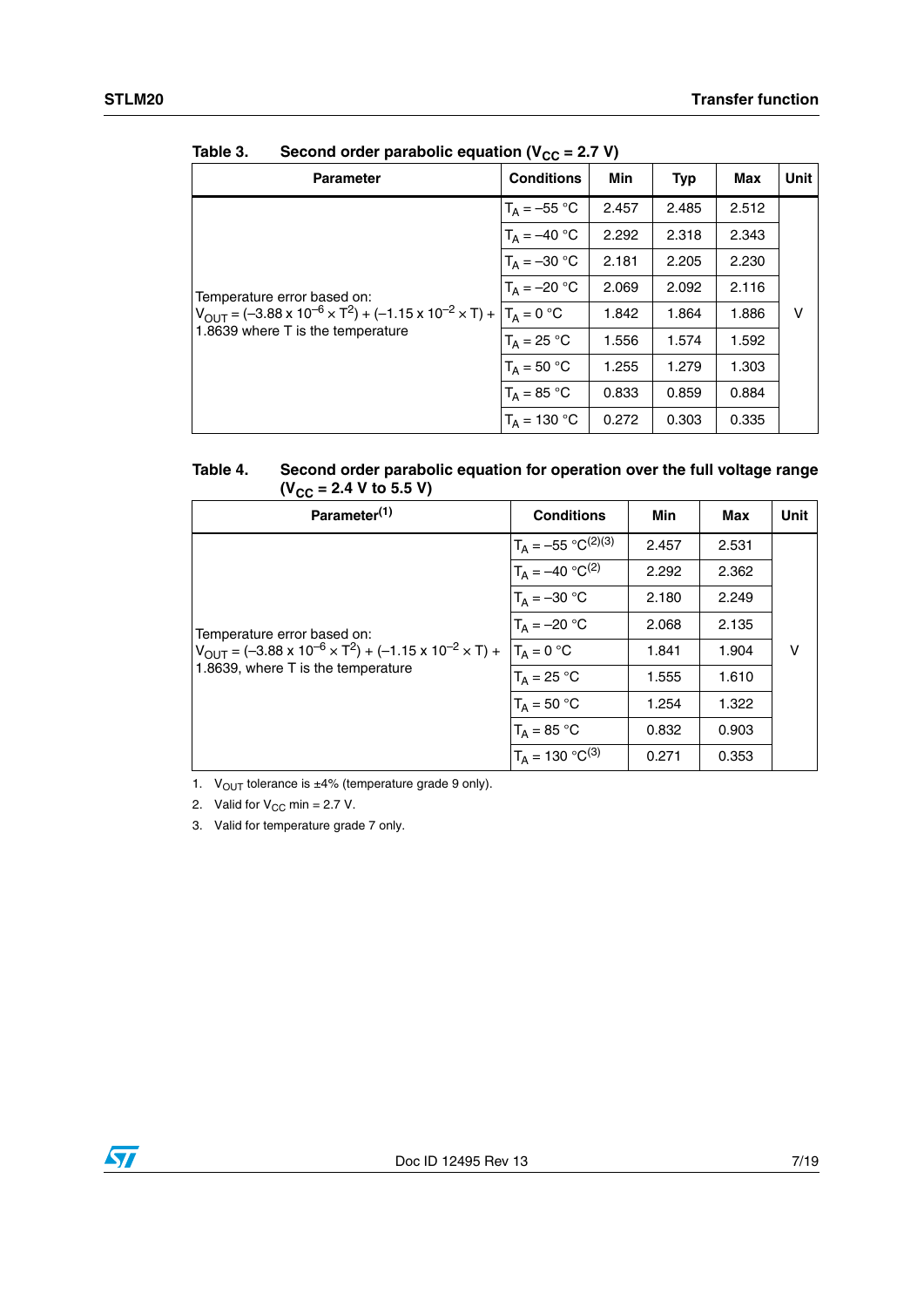### <span id="page-7-0"></span>**3 Maximum ratings**

Stressing the device above the rating listed in the absolute maximum ratings table may cause permanent damage to the device. These are stress ratings only and operation of the device at these or any other conditions above those indicated in the operating sections of this specification is not implied. Exposure to absolute maximum rating conditions for extended periods may affect device reliability.

| Symbol                    | <b>Parameter</b>                         | Value         | Unit                     |               |
|---------------------------|------------------------------------------|---------------|--------------------------|---------------|
| $\mathsf{T}_{\text{STG}}$ | Storage temperature                      |               | $-65$ to $+150$          | °C            |
| $T_{SLD}^{(1)}$           | Lead solder temperature for 10 seconds   |               | 260                      | °C            |
| $V_{\rm O}$               | Output voltage                           |               | $-0.3$ to $V_{CC}$ + 0.3 | v             |
| $V_{CC}$                  | Supply voltage                           | $-0.2$ to 6.5 | v                        |               |
| Io                        | Output current                           | 10            | mΑ                       |               |
| $T_{J(max)}$              | Maximum junction temperature             |               | 150                      | °C            |
|                           | Thermal resistance                       |               | 331.4                    | $\degree$ C/W |
| $\theta_{JA}$             |                                          | UDFN-4L       | 160.2                    | $\degree$ C/W |
| $T_A^{(2)}$               |                                          | Grade 7       | $-55$ to 130             | $^{\circ}C$   |
|                           | Ambient operating temperature<br>Grade 9 |               | $-40$ to 85              | °C            |

<span id="page-7-1"></span>Table 5. **Absolute maximum ratings** 

1. Reflow at peak temperature of 260 °C. The time above 255 °C must not exceed 30 seconds.

2. Grade 7: STLM20W87F

Grade 9: STLM20DD9F

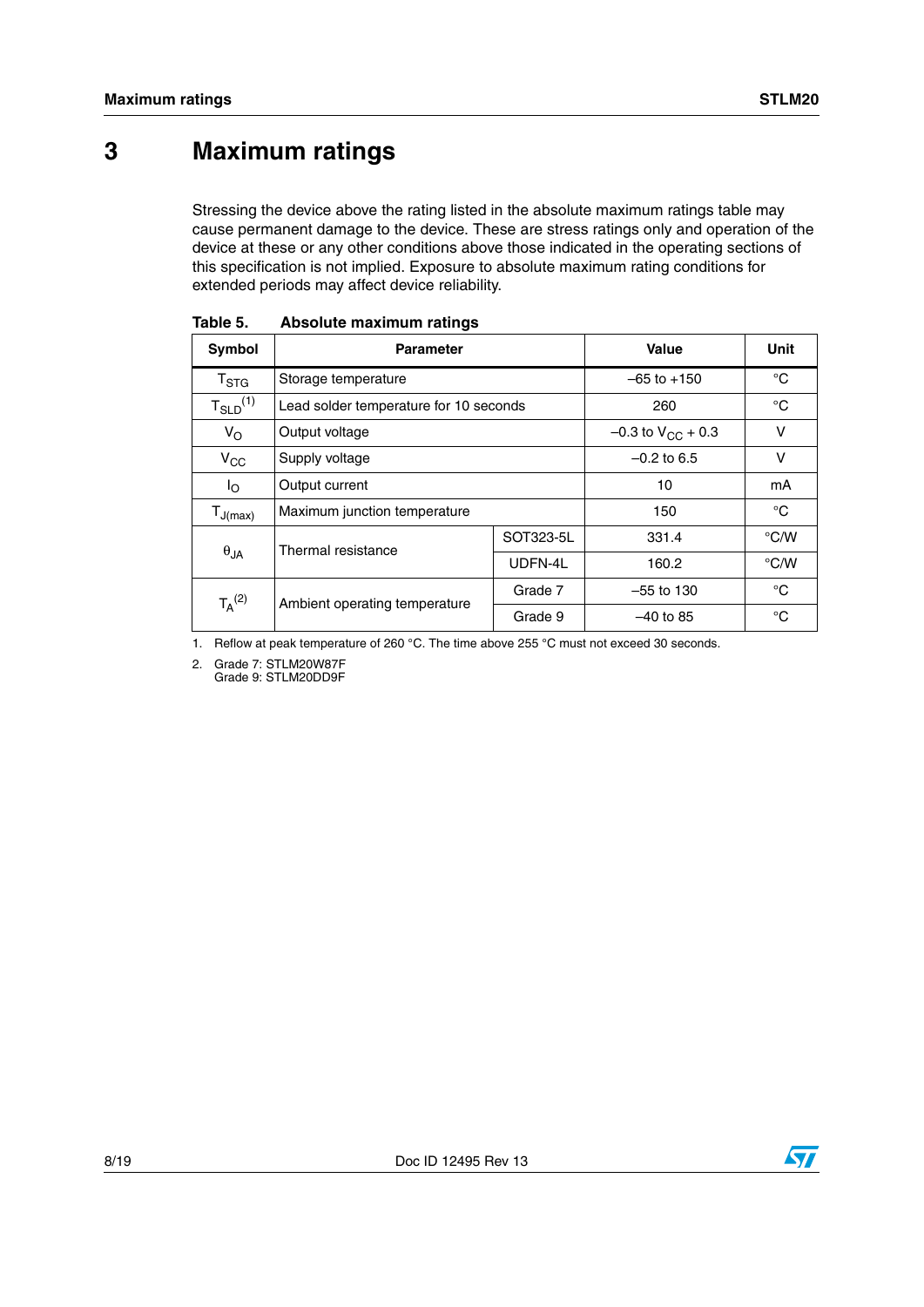### <span id="page-8-0"></span>**4 DC and AC characteristics**

This section summarizes the DC and AC characteristics of the device. The parameters in the DC and AC characteristics table that follows are derived from tests performed under the test conditions. Designers should check that the operating conditions in their circuit match the operating conditions when relying on the quoted parameters.

<span id="page-8-1"></span>**Table 6. DC and AC characteristics**

| Sym                 | <b>Description</b>                                                                                                             | Test condition <sup>(1)</sup>                             | <b>Min</b> | Typ <sup>(2)</sup> | Max     | Unit                |
|---------------------|--------------------------------------------------------------------------------------------------------------------------------|-----------------------------------------------------------|------------|--------------------|---------|---------------------|
|                     |                                                                                                                                | $T_A = -30$ °C to 130 °C                                  | 2.4        |                    | 5.5     | V                   |
| $V_{CC}$            | Supply voltage                                                                                                                 | $T_A = -55$ °C to 130 °C or<br>-40 °C to 85 °C            | 2.7        |                    | 5.5     | $\vee$              |
| $V_{\rm O}$         | Output voltage                                                                                                                 | $T_A = 0 °C$                                              |            | 1.8639             |         | $\vee$              |
|                     |                                                                                                                                | $T_A = 125 °C$ to 130 °C                                  |            |                    | ±2.5    | $^{\circ}$ C        |
|                     | Second order parabolic equation                                                                                                | $T_A = 80 °C$ to 85 °C                                    |            | ±1.00              | ±2.1    | $^{\circ}$ C        |
|                     | Temperature to voltage error <sup>(3)</sup>                                                                                    | $T_A = 25 °C$ to 30 °C                                    |            | ±0.5               | ±1.5    | $^{\circ}$ C        |
|                     | $V_{\rm O}$ = (-3.88 x 10 <sup>-6</sup> * $\rm \tilde{T}^2$ ) +<br>$(-1.15 \times 10^{-2} \times T) + 1.8639 V$                | $T_A = 0 °C$                                              |            | ±0.75              | ±1.9    | $^{\circ}$ C        |
|                     |                                                                                                                                | $T_A = -40 °C$                                            |            |                    | ±2.3    | $^{\circ}C$         |
|                     |                                                                                                                                | $T_A = -55 °C$                                            |            |                    | ±2.5    | $^{\circ}$ C        |
| $I_{\rm Q}$         | Quiescent current                                                                                                              | 2.4 V $\leq$ V <sub>CC</sub> $\leq$ 5.5 V                 |            | 4.8                | 8       | μA                  |
|                     | Sensor gain (temperature sensitivity<br>or average slope),<br>$V_{\text{O}} = -11.77 \text{ mV}^{\circ}\text{C}$ * T + 1.860 V | $-30$ °C $\leq$ T <sub>A</sub> $\leq$ 100 °C              | $-11.4$    | $-11.77$           | $-12.2$ | $mV$ <sup>o</sup> C |
|                     | Non-linearity                                                                                                                  | $-20 °C \leq T_A \leq 80 °C$                              |            | ±0.4               |         | $\%$                |
| $\Delta I_{\Omega}$ | Change of quiescent current                                                                                                    | 2.4 V $\leq$ V <sub>CC</sub> $\leq$ 5.5 V                 |            | 0.7                |         | μA                  |
| $T_C V_O$           | Temperature coefficient of quiescent<br>current                                                                                |                                                           |            | $-11$              |         | nA/°C               |
| $I_{SD}$            | Shutdown current                                                                                                               | $V_{CC} \leq 0.8 V$                                       |            | 0.02               |         | μA                  |
| $Z_{\Omega}$        | Output impedance                                                                                                               | 0 µA $\leq$ I <sub>1</sub> $\leq$ 16 µA <sup>(4)(5)</sup> |            |                    | 160     | $\Omega$            |
| RegL                | Load regulation <sup>(6)</sup>                                                                                                 |                                                           |            |                    | $-2.5$  | mV                  |
| RegI1               | Line regulation                                                                                                                | 2.4 $V \leq V_{CC} \leq 5.0 V$                            |            |                    | 3.3     | mV/V                |
| Regl <sub>2</sub>   |                                                                                                                                | 5.0 V $\leq$ V <sub>CC</sub> $\leq$ 5.5 V                 |            |                    | 11      | mV                  |

1. Valid for ambient operating temperature:  $T_A = -55$  to 130 °C or  $T_A = -40$  to 85 °C; V<sub>CC</sub> = 2.7 V (except where noted).

2.  $T_J = T_A = 25 °C$ , unless otherwise noted under test condition.

3. Accuracy is defined as the error between the measured and calculated output voltage at specified conditions of voltage, current, and temperature.

4. Positive load currents flow out of the device (sourcing) and can typically be 16 µA. For negative load currents (sinking), the device can sink less than 1 µA.

5. Over the supply range of 2.4 to 5.5 V.

6. Measured at constant junction temperature, with pulse testing and low duty cycle. Output changes due to heating may be calculated by multiplying internal dissipation by thermal resistance.

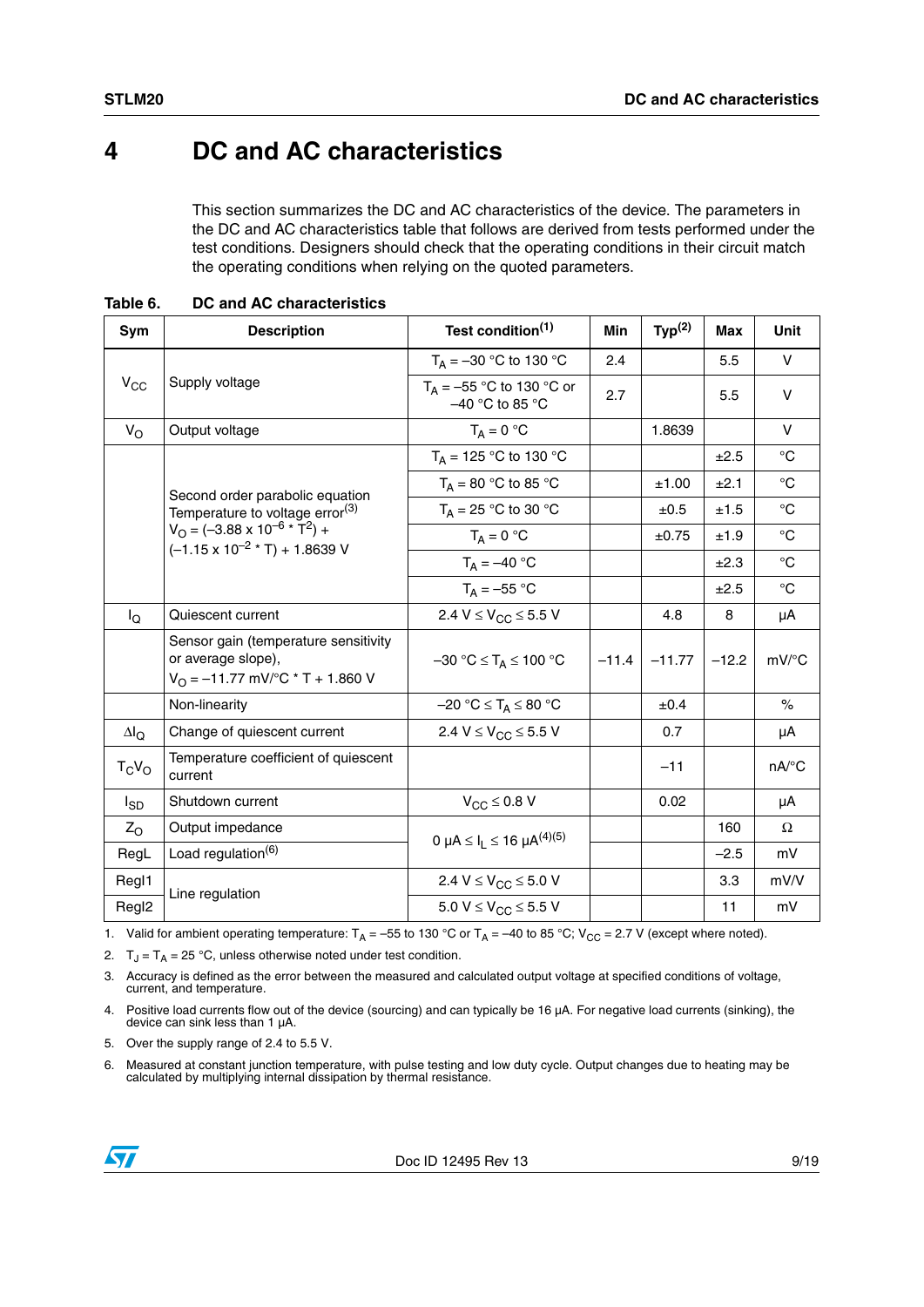### <span id="page-9-0"></span>**5 Capacitive load**

The STLM20 will handle capacitive loads of up to 300 pF. Over the specified temperature range, the STLM20 has a maximum output impedance of 160 Ω.

In a noisy environment, it may be advisable to add some filtering to minimize noise in the output voltage. A 0.1 µF capacitor added between the supply voltage and ground is recommended.

In an extremely noisy environment, it may be necessary to add a low-pass filter network to the output of the device. A 1  $\mu$ F capacitor, in addition to the output impedance of the device, and a 200  $\Omega$  series resistor, will provide a low-pass filter that will pass the slow thermal time constant of the STLM20, while filtering the higher frequency noise.

<span id="page-9-2"></span>**Figure 3. Filter network for noisy environments or capacitive loads > 300 pF**



<span id="page-9-1"></span>

| Table 7. | Resistor/capacitor combinations for the filter network |
|----------|--------------------------------------------------------|
|----------|--------------------------------------------------------|

| R <sub>FILTER</sub> | $C$ FILTER   |
|---------------------|--------------|
| 200 $\Omega$        | $1 \mu F$    |
| 470 $\Omega$        | $0.1 \mu F$  |
| 680 Ω               | $0.01 \mu F$ |
| 1000 $\Omega$       | 1000 pF      |
| 10 $k\Omega$        | 100 pF       |
| 100 k $\Omega$      | 10pF         |

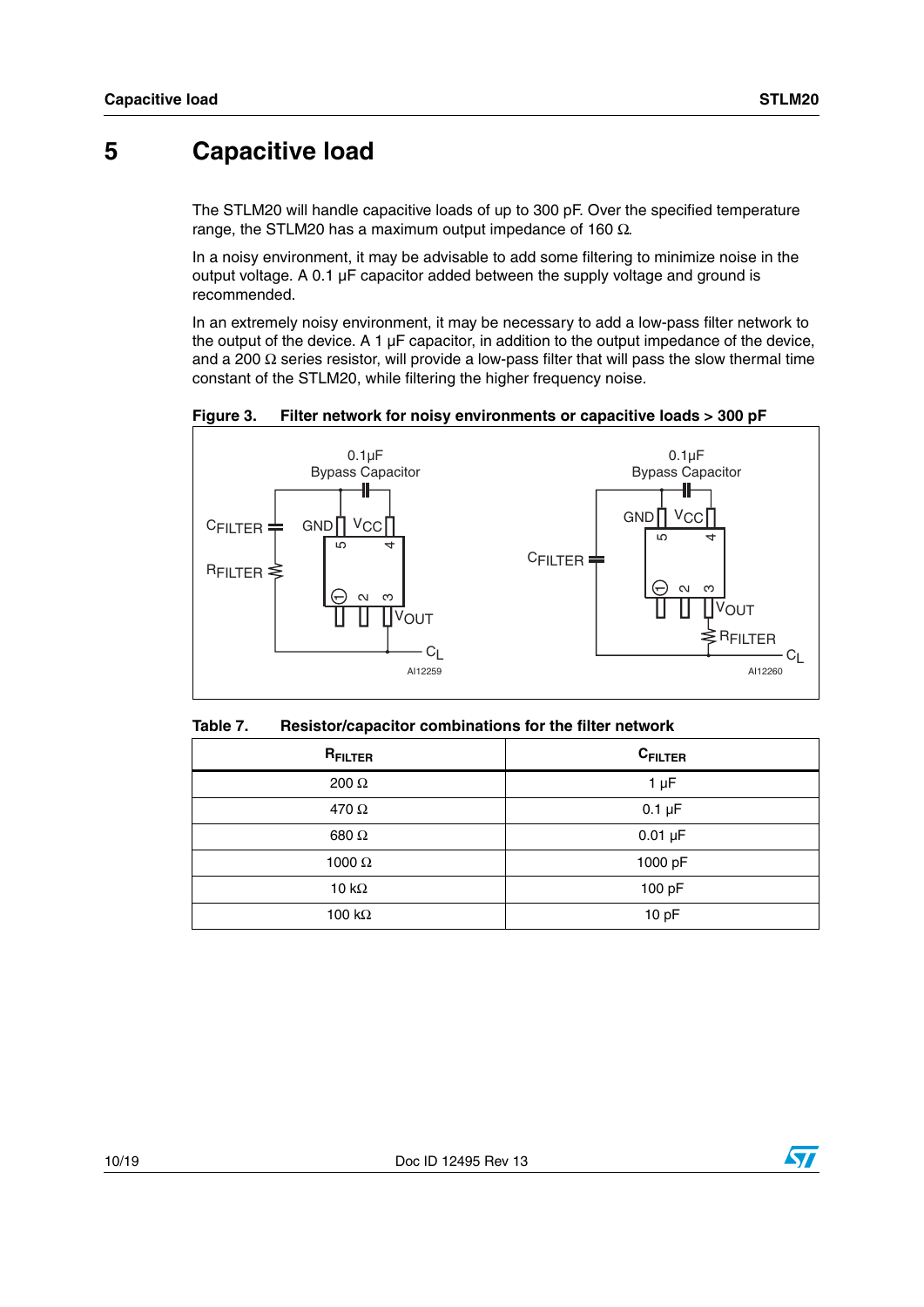## <span id="page-10-0"></span>**6 Typical operating characteristics**

The graph shown in  $Figure 4$  represents  $V_{OUT}$  according to temperature.



<span id="page-10-1"></span>Figure 4. V<sub>OUT</sub> vs. temperature

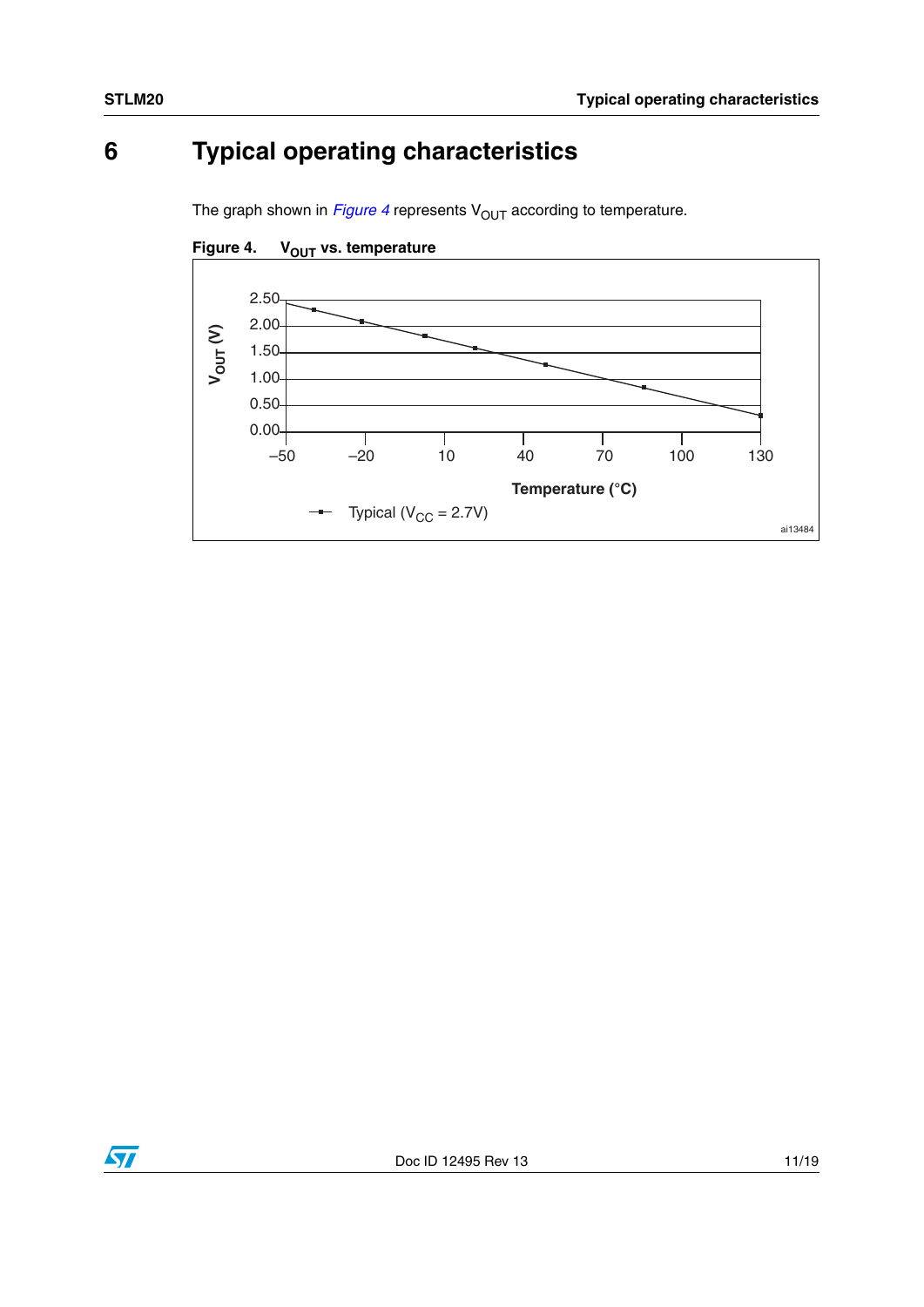### <span id="page-11-0"></span>**7 Package mechanical data**

In order to meet environmental requirements, ST offers these devices in different grades of ECOPACK® packages, depending on their level of environmental compliance. ECOPACK® specifications, grade definitions and product status are available at: *[www.st.com](http://www.st.com)*. ECOPACK® is an ST trademark.

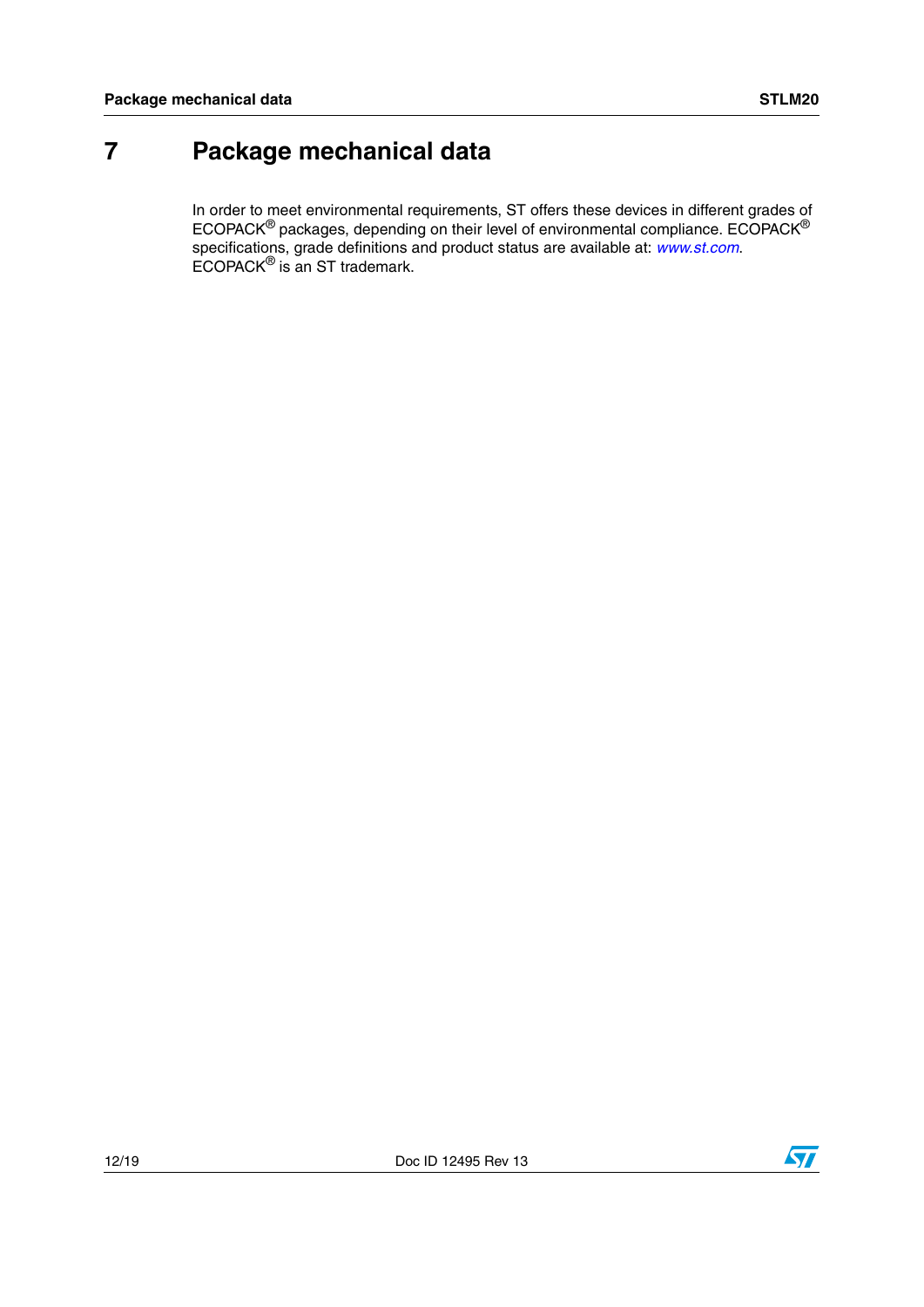

<span id="page-12-1"></span>**Figure 5. SOT323-5L – 5-lead small outline transistor package outline**

1. Drawing is not to scale.

| Table 8.       | SOT323-5L – 5-lead small outline transistor package mechanical data |             |             |            |             |             |  |  |
|----------------|---------------------------------------------------------------------|-------------|-------------|------------|-------------|-------------|--|--|
| Symbol         |                                                                     | mm          |             |            | inches      |             |  |  |
|                | <b>Typ</b>                                                          | Min         | Max         | <b>Typ</b> | Min         | Max         |  |  |
| A              |                                                                     | 0.80        | 1.10        |            | 0.031       | 0.043       |  |  |
| A1             |                                                                     | 0           | 0.10        |            | 0.000       | 0.004       |  |  |
| A2             | 0.90                                                                | 0.80        | 1.00        | 0.035      | 0.031       | 0.039       |  |  |
| b              |                                                                     | 0.15        | 0.30        |            | 0.006       | 0.012       |  |  |
| C              |                                                                     | 0.10        | 0.22        |            | 0.004       | 0.009       |  |  |
| D              | 2.00                                                                | 1.80        | 2.20        | 0.079      | 0.071       | 0.087       |  |  |
| E              | 2.10                                                                | 1.80        | 2.40        | 0.083      | 0.071       | 0.094       |  |  |
| E <sub>1</sub> | 1.25                                                                | 1.15        | 1.35        | 0.049      | 0.045       | 0.053       |  |  |
| e              | 0.65                                                                |             |             | 0.026      |             |             |  |  |
| e1             | 1.30                                                                |             |             | 0.051      |             |             |  |  |
| L              | 0.36                                                                | 0.26        | 0.46        | 0.014      | 0.010       | 0.018       |  |  |
| $\,<$          |                                                                     | $0^{\circ}$ | $8^{\circ}$ |            | $0^{\circ}$ | $8^{\circ}$ |  |  |

<span id="page-12-0"></span>

| Table 8. | SOT323-5L - 5-lead small outline transistor package mechanical data |  |
|----------|---------------------------------------------------------------------|--|
|----------|---------------------------------------------------------------------|--|

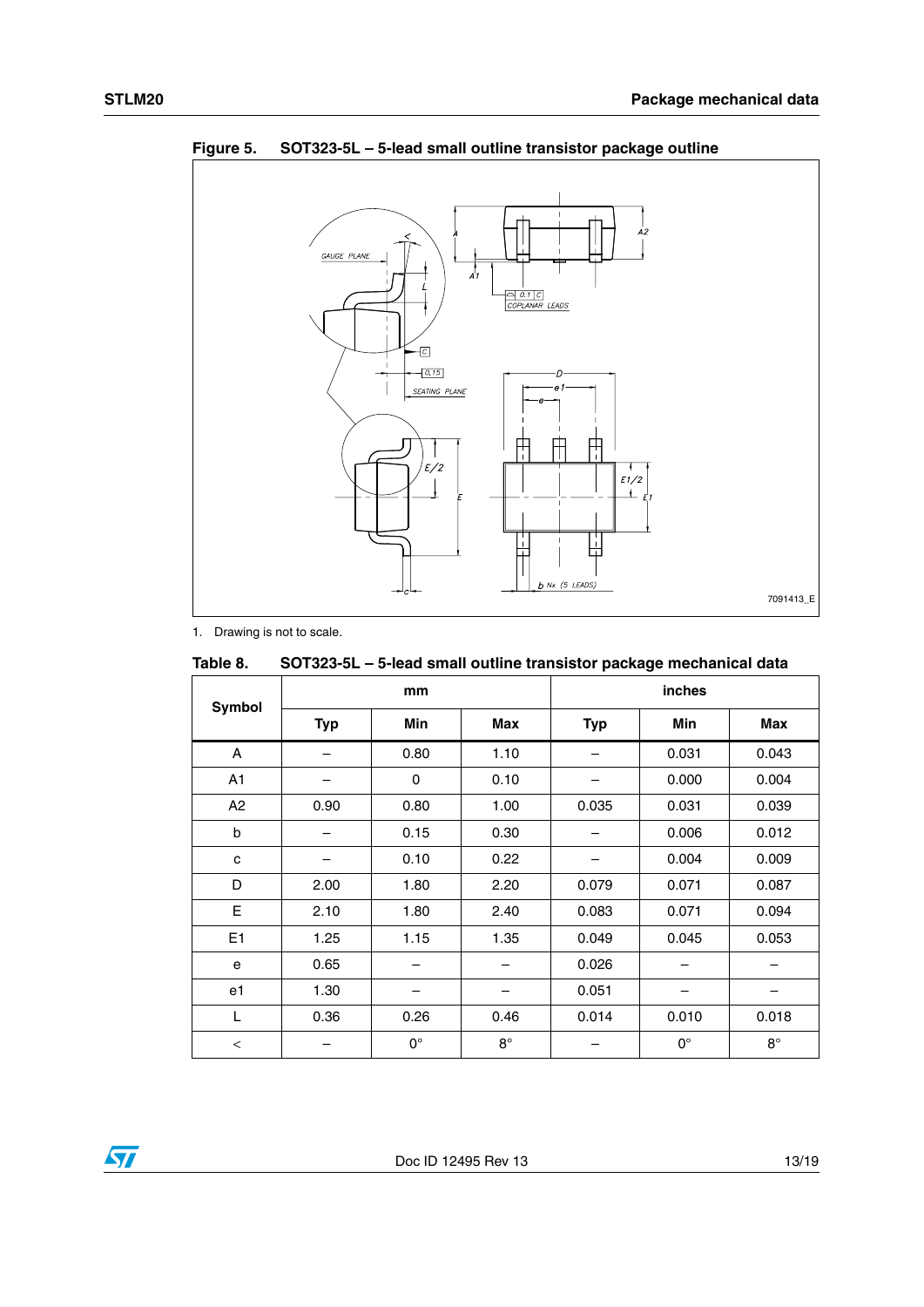

#### <span id="page-13-1"></span>**Figure 6. UDFN-4L – 4-lead (1.00 mm x 1.30 mm) package outline**

*Note: Drawing is not to scale.*

<span id="page-13-0"></span>

| Table 9. |  | UDFN-4L - 4-lead (1.00 mm x 1.30 mm) package mechanical data |
|----------|--|--------------------------------------------------------------|
|----------|--|--------------------------------------------------------------|

|                |       | mm         |       |             | <i>inches</i> |        |
|----------------|-------|------------|-------|-------------|---------------|--------|
| Symbol         | Min   | <b>Typ</b> | Max   | Min         | <b>Typ</b>    | Max    |
| A              | 0.45  | 0.50       | 0.55  | 0.018       | 0.020         | 0.022  |
| A <sub>1</sub> | 0     | 0.025      | 0.05  | $\mathbf 0$ | 0.001         | 0.002  |
| A <sub>3</sub> | 0.119 | 0.127      | 0.177 | 0.0046      | 0.0050        | 0.0069 |
| b              | 0.20  | 0.25       | 0.30  | 0.008       | 0.010         | 0.012  |
| D              | 0.95  | 1.00       | 1.05  | 0.037       | 0.039         | 0.041  |
| E              | 1.25  | 1.30       | 1.35  | 0.049       | 0.051         | 0.053  |
| e              | 0.45  | 0.50       | 0.55  | 0.018       | 0.020         | 0.022  |
| L              | 0.35  | 0.40       | 0.45  | 0.014       | 0.016         | 0.018  |
| L1             | 0.45  | 0.50       | 0.55  | 0.018       | 0.020         | 0.022  |
| ddd            | 0     | 0.04       | 0.08  | 0           | 0.0016        | 0.0031 |

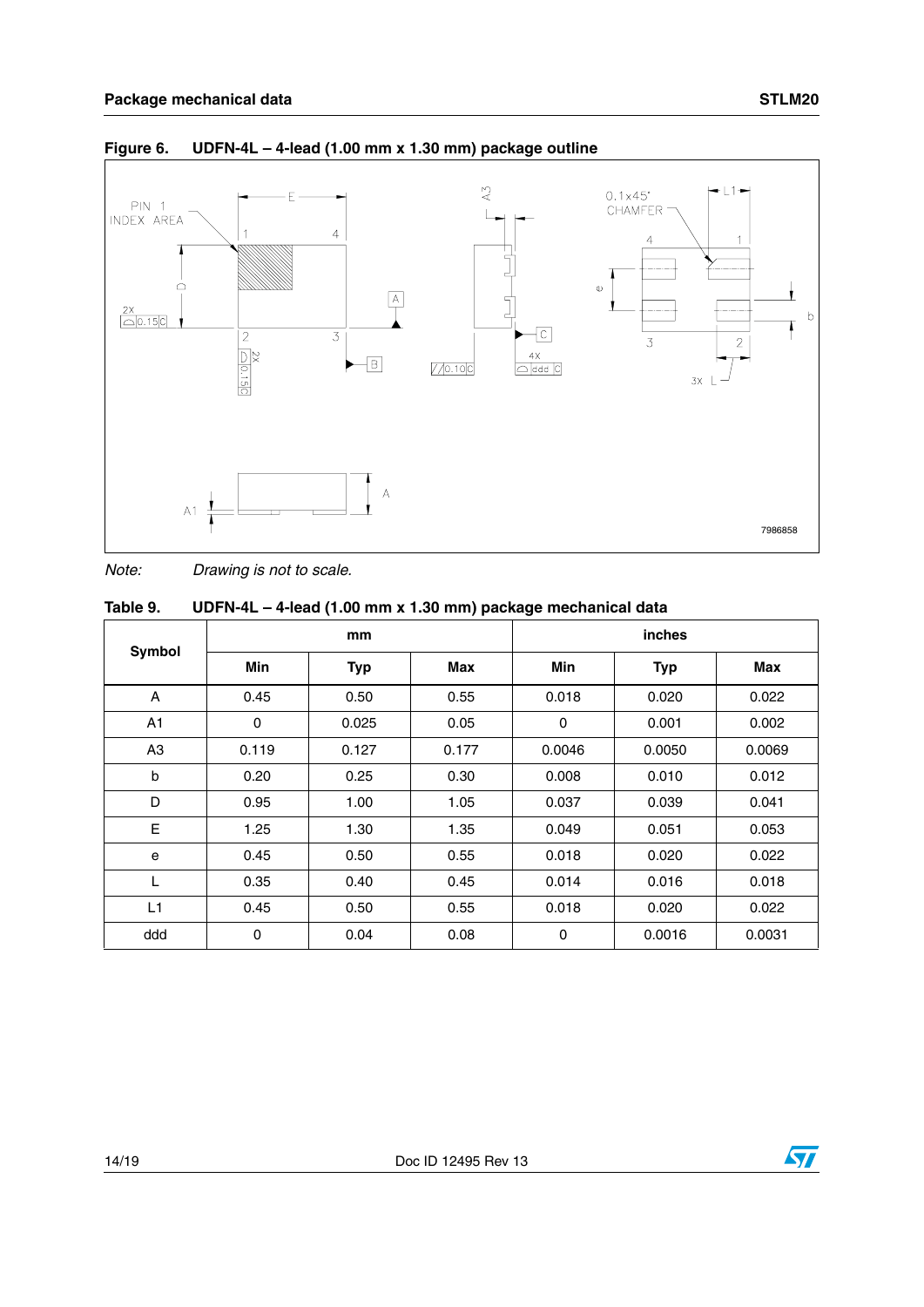



#### <span id="page-14-1"></span>**Figure 7. Carrier tape for SOT323-5L and UDFN-4L packages**

<span id="page-14-0"></span>

| Table 10. | Carrier tape dimensions for SOT323-5L and UDFN-4L packages |  |  |
|-----------|------------------------------------------------------------|--|--|
|-----------|------------------------------------------------------------|--|--|

| Package   | W                          | D                           | Е             | $P_0$         | P <sub>2</sub> | F                  | $A_0$         | $B_0$         | $K_0$              | Р,            |                | Unit | <b>Bulk</b><br>Qty |
|-----------|----------------------------|-----------------------------|---------------|---------------|----------------|--------------------|---------------|---------------|--------------------|---------------|----------------|------|--------------------|
| SOT323-5L | 8.00<br>$+0.30$<br>$-0.10$ | 1.50<br>$+0.10/$<br>$-0.00$ | 1.75<br>±0.10 | 4.00<br>±0.10 | 2.00<br>±0.10  | 3.50<br>$\pm 0.05$ | 2.25<br>±0.10 | 2.40<br>±0.10 | 1.22<br>±0.10      | 4.00<br>±0.10 | 0.30<br>±0.05  | mm   | 3000               |
| UDFN-4L   | 8.00<br>$+0.30$<br>$-0.10$ | 1.50<br>$+0.10/$<br>$-0.00$ | 1.75<br>±0.10 | 4.00<br>±0.10 | 2.00<br>±0.10  | 3.50<br>±0.05      | 1.25<br>±0.10 | 1.55<br>±0.10 | 0.65<br>$\pm 0.05$ | 4.00<br>±0.10 | 0.250<br>±0.05 | mm   | 3000               |

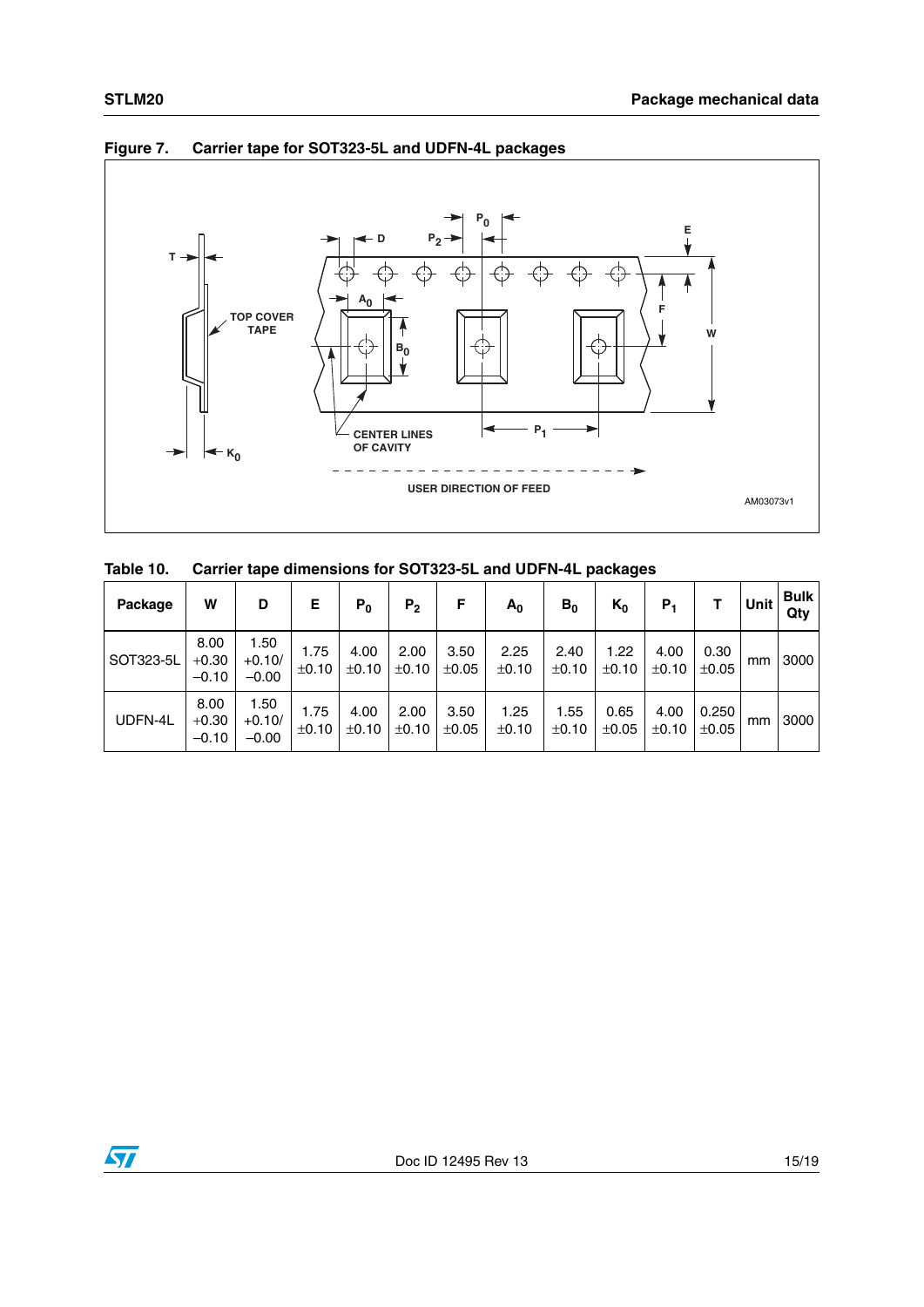#### <span id="page-15-1"></span>**Figure 8. Reel schematic**



#### <span id="page-15-0"></span>**Table 11. Reel dimensions for 8 mm carrier tape - SOT323-5L and UDFN-4L packages**

| A<br>(max)         | в<br>(min) | v                               | D<br>(min) | N<br>(min) | G                    | (max)   |
|--------------------|------------|---------------------------------|------------|------------|----------------------|---------|
| 180 mm<br>(7-inch) | 1.5 mm     | $13 \text{ mm}$<br>$\pm$ 0.2 mm | $20.2$ mm  | 60 mm      | 8.4 mm<br>$+2/-0$ mm | 14.4 mm |

*Note: The dimensions given in [Table 11](#page-15-0) incorporate tolerances that cover all variations on critical parameters.*

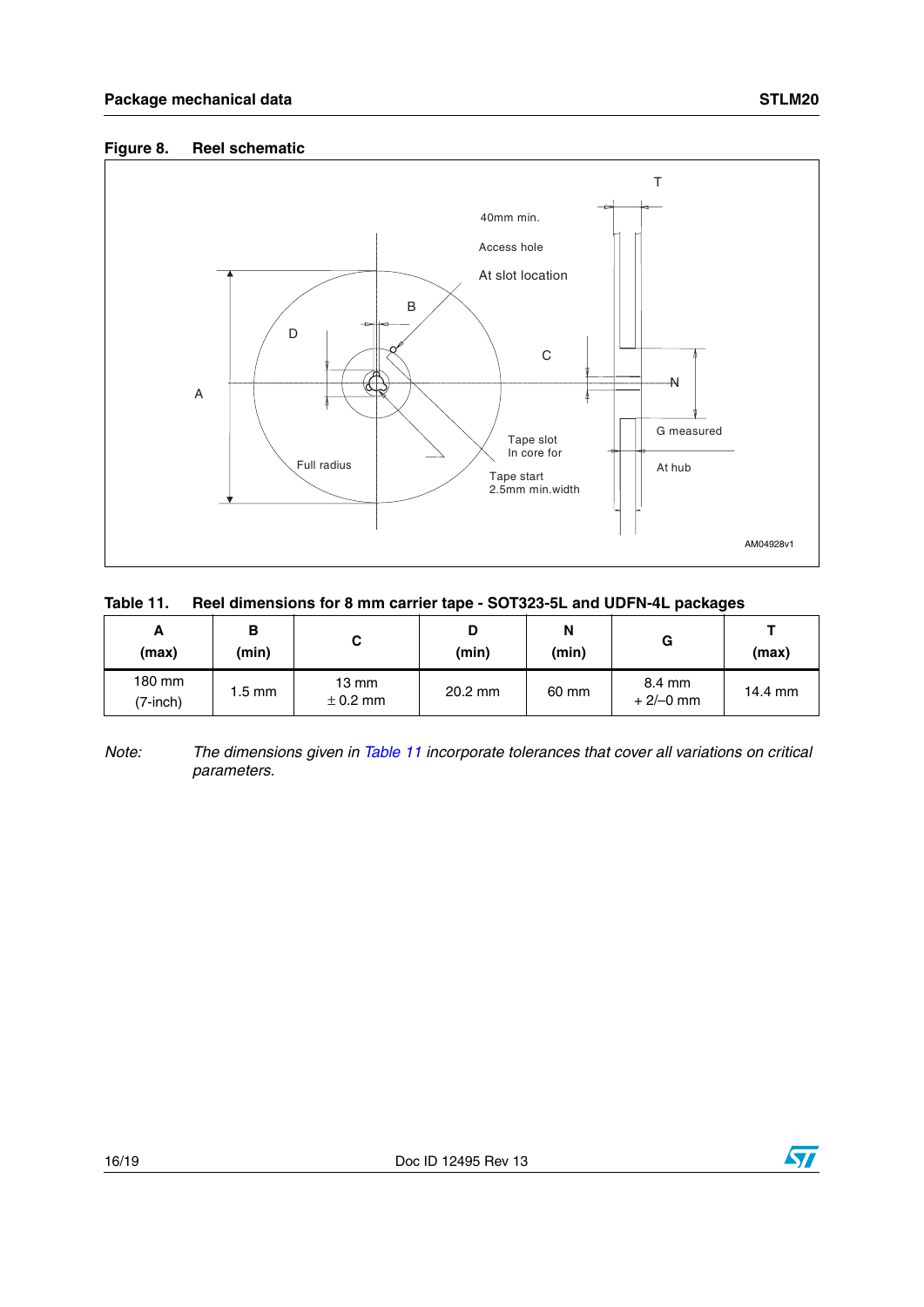### <span id="page-16-0"></span>**8 Part numbering**

#### <span id="page-16-1"></span>**Table 12. Ordering information scheme**

| Example:                                           | STLM20 | DD | 9 | F |
|----------------------------------------------------|--------|----|---|---|
|                                                    |        |    |   |   |
| Device type                                        |        |    |   |   |
| STLM20                                             |        |    |   |   |
|                                                    |        |    |   |   |
| Package                                            |        |    |   |   |
| $W8 =$ SOT323-5L $(1)(2)$                          |        |    |   |   |
| DD= UDFN-4L - ultra-thin DFN 4-lead <sup>(3)</sup> |        |    |   |   |
|                                                    |        |    |   |   |
| <b>Temperature range</b>                           |        |    |   |   |
| $7 = -55$ to 130 °C                                |        |    |   |   |
| $9 = -40$ to $85^{\circ}$ C                        |        |    |   |   |
|                                                    |        |    |   |   |
| <b>Shipping method</b>                             |        |    |   |   |

 $F = ECOPACK^{\circledast}$  package, tape & reel

- 1. Available in temperature grade 7 (–55 to 130 °C) only
- 2. SOT323-5L also referred to as SC70-5L
- 3. Available in temperature grade 9 (–40 to 85 °C) only

#### <span id="page-16-2"></span>**Table 13. Marking description**

| Part number | Package   | <b>Marking</b> |
|-------------|-----------|----------------|
| STLM20W87F  | SOT323-5L | M20            |
| STLM20DD9F  | UDFN-4L   | 20             |

For other options, or for more information on any aspect of this device, please contact the ST sales office nearest you.

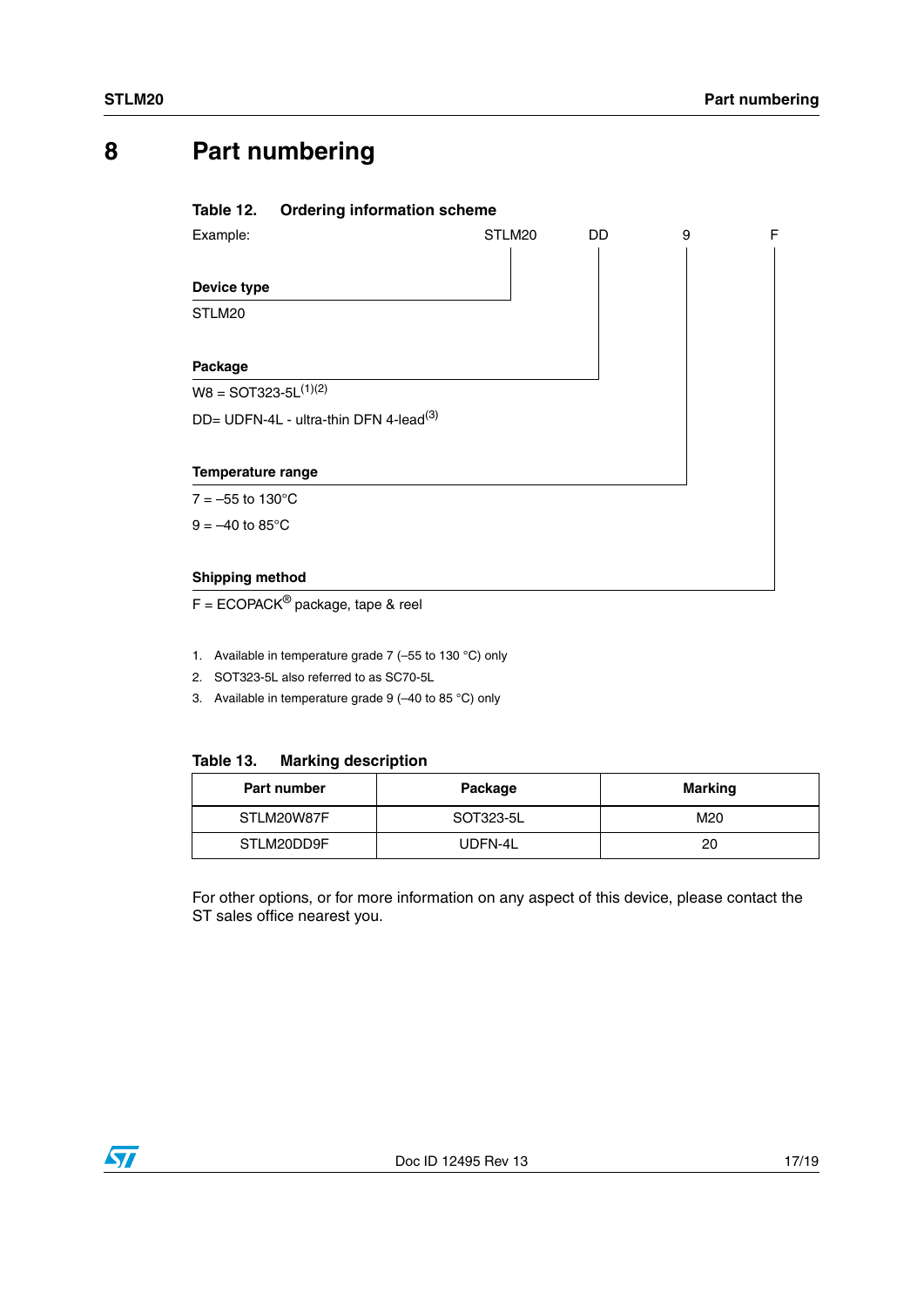## <span id="page-17-0"></span>**9 Revision history**

<span id="page-17-1"></span>

|  | Table 14. | <b>Document revision history</b> |  |
|--|-----------|----------------------------------|--|
|--|-----------|----------------------------------|--|

| Date        | <b>Revision</b> | <b>Changes</b>                                                                                                                                                                                                                                                                                                            |
|-------------|-----------------|---------------------------------------------------------------------------------------------------------------------------------------------------------------------------------------------------------------------------------------------------------------------------------------------------------------------------|
| 28-Jun-2006 | $\mathbf{1}$    | Initial release.                                                                                                                                                                                                                                                                                                          |
| 19-Jul-2006 | 2               | Added Table 13: Marking description                                                                                                                                                                                                                                                                                       |
| 28-Aug-2006 | 3               | Added a footnote concerning package availability in Features on<br>page 1 and to Table 12 and Table 13; updated package mechanical<br>data in Table 9                                                                                                                                                                     |
| 05-Sep-2006 | 4               | Amended text in the Features on page 1, Section 1: Description,<br>Section 2: Transfer function, Table 6, and Table 12 to elucidate that<br>two packages exist each with specific temperature ranges: SOT323-5<br>(SC70-5) 5-lead package (-55 to 130 °C) and UDFN 4-lead package<br>$(-40 \text{ to } 85 \text{ °C})$    |
| 25-Sep-2006 | 5               | Updated operating temperature ranges (now 7 and 9); updated<br>Table 6: DC and AC characteristics                                                                                                                                                                                                                         |
| 10-Oct-2006 | 6               | Table 3: Second order parabolic equation ( $V_{CC}$ = 2.7 V) and Table 4:<br>Second order parabolic equation for operation over the full voltage<br>range ( $V_{CC}$ = 2.4 V to 5.5 V) added. Section 6: Typical operating<br><i>characteristics</i> added.<br>T <sub>A</sub> added to Table 5: Absolute maximum ratings. |
| 04-Dec-2006 | 7               | Document status updated to full datasheet; updated text in the title of<br>Table 4: Second order parabolic equation for operation over the full<br>voltage range ( $V_{CC}$ = 2.4 V to 5.5 V); added footnotes regarding<br>temperature ranges in Table 12: Ordering information scheme.                                  |
| 08-Feb-2007 | 8               | Added thermal resistance in Table 5: Absolute maximum ratings.                                                                                                                                                                                                                                                            |
| 09-May-2007 | 9               | Modified Equation 1, 2.                                                                                                                                                                                                                                                                                                   |
| 26-Nov-2007 | 10              | Updated footnote 2 in Table 5; minor text updates.                                                                                                                                                                                                                                                                        |
| 07-Nov-2008 | 11              | Updated Figure 6: UDFN-4L - 4-lead (1.00 mm x 1.30 mm) package<br>outline to reflect location of pin 1 with respect to the orientation of the<br>topside marking; updated Figure 5, Table 5, 8, 12.                                                                                                                       |
| 10-Sep-2009 | 12              | Updated Table 5, text in Section 7: Package mechanical data; added<br>tape and reel specifications (Figure 7 and Table 10); reformatted<br>document.                                                                                                                                                                      |
| 09-Jul-2010 | 13              | Updated Features, Section 1: Description, Section 2: Transfer<br>function, Table 5, 6, 12; added reel information (Figure 8, Table 11);<br>removed references to SC70-5L package; minor textual changes.                                                                                                                  |